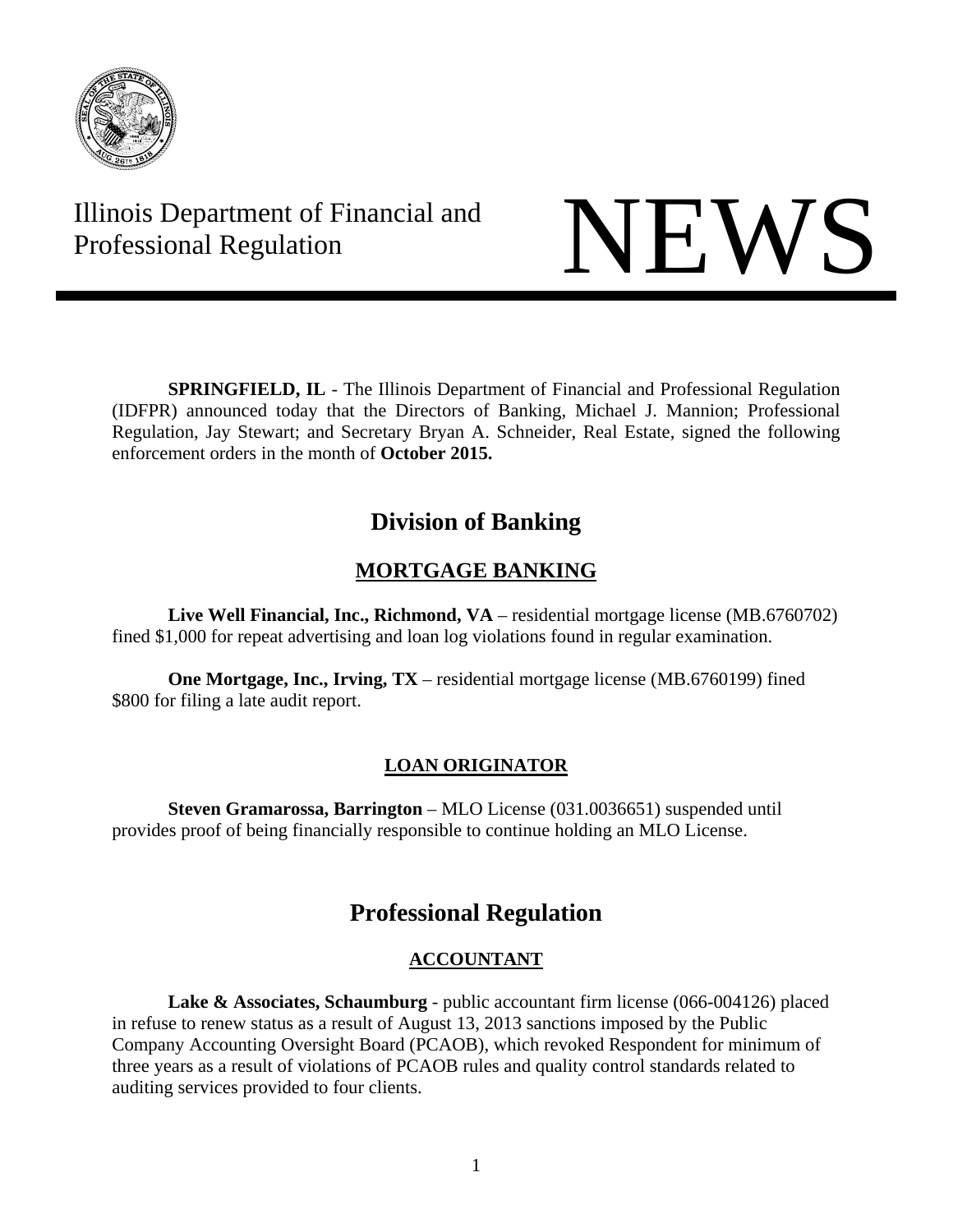**Brian Geerts, East Moline** – (unlicensed) ordered to cease and desist the unlicensed practice as a certified public accountant.

#### **ARCHITECTS, LAND SURVEYORS, PROFESSIONAL ENGINEERS AND STRUCTURAL ENGINEERS**

**Eric Blauert, Winnebago** - architect license (001-021490) indefinitely suspended for a minimum of three years as a result of a conviction for Unauthorized Videotaping.

**Belcan Engineering Group, Inc, Cincinnati, OH** - professional design firm license (184-003519) fined \$5,000 and must renew license as a result of offering engineering services with an expired license.

**Justin Harvey, Chicago** - (unlicensed) **Jason Gremchuck** (unlicensed) and **MIFAB Inc** (unlicensed) all ordered to cease and desist the unlicensed practice of structural engineering.

# **ATHLETIC TRAINING**

**Amy Gordon, Brentwood, MO** - athletic trainer license (096-003218) placed in refuse to renew status as a result of her using her license to work outside the scope of her license.

# **BARBER, COSMETOLOGY, ESTHETICS AND NAIL TECHNOLOGY**

**Terrell Commer, Springfield** - barber license (006-064750) suspended for 60 days and fined \$500 after practiced barbering on a suspended license and for unprofessional conduct.

**David Giron, Westchester** - barber license (006-062851) and **Anibal Carrasco, Chicago -** barber license (006-062788) both reprimanded and assessed \$300 fine owed jointly and severally based on aiding and assisting unlicensed barber practice.

**Anthony Gregory, Springfield** - barber license (006-064962) issued and placed on nonreporting probation for six months due to prior criminal convictions.

**Raymond Jones, Champaign** - barber license (006app3469572) issued with reprimand and fined \$250 based on material misstatement to the Department.

**Daniel Yanes, Rock Falls** - barber license (006-063606) placed on probation for 90 days, must submit application for salon license within 90 days and fined \$1,000 based on aiding and assisting unlicensed practice and operating an unlicensed salon.

**Nasee Yehuda, Bellwood** - barber license (006-064963) issued with reprimand based on a felony conviction.

**Geraldo Blanco, Galesburg** - cosmetologist license (011-311272) issued and placed on probation for two years for prior criminal convictions.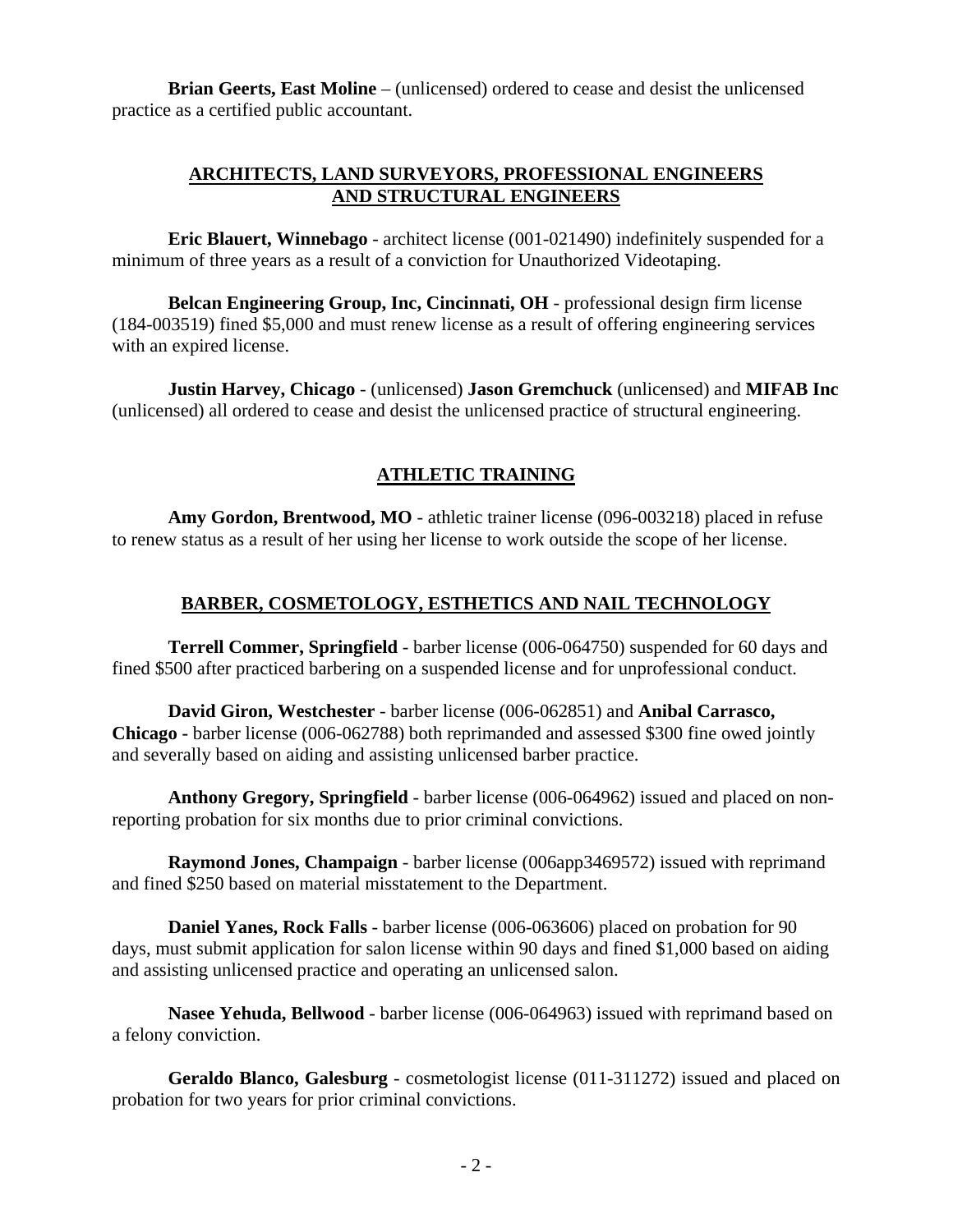**Ronnie Cross, Rockford** - cosmetologist license (011-311278) issued and placed on probation for two years based on felony convictions and unprofessional conduct.

**Lindsay Davis, Princeton** - cosmetologist license (011-275377) restored to probation after defaulted on an Illinois educational loan and has now entered into a repayment agreement.

**Tasha Griffin, Gridley** - cosmetologist license (011-311276) issued and placed on probation for three years based on felony convictions and unprofessional conduct.

**Jessica Hopkins, Havana** - cosmetologist license (011-311329) issued and placed on one year non-reporting probation due to a prior criminal conviction.

**Miranda Kellerman, Rodam** - cosmetologist license (011-264680) placed in refuse to renew status based on a felony conviction and unprofessional conduct.

**Jameka Mallett, Burnham** - cosmetologist license (011-246294) renewed with reprimand based on submitting material misstatements to the Department.

**Jamie Pelayo, Bloomington -** cosmetologist license (011-255770) restored to probation after defaulted on an Illinois educational loan and has now entered into a repayment agreement.

**Jacquelynn Rogers, Jacksonville** - cosmetologist license (011-300423) placed in refuse to renew status based on engaging in the unlicensed practice of cosmetology.

**Amanda Ross, Chicago** - cosmetologist license (011-308394) reprimanded and fined \$250 for engaging in the unlicensed practice of cosmetology.

**Jessica Soifer, Arlington Heights** - cosmetologist license (011-299243) restored to probation after defaulted on an Illinois educational loan and has now entered into a repayment agreement.

**Eduardo Valle, Chicago** - cosmetologist license (011-301030) restored to probation after defaulted on an Illinois educational loan and has now entered into a repayment agreement.

**Farzana Zameer, Chicago** - cosmetologist license (011-app3475417) issued with reprimand and fined \$500 based on practicing prior to licensure and making material misstatements to the Department.

 **Pierra Dawson, Chicago** - nail technician license (169-025848) issued with reprimand based on prior felony convictions for retail theft.

**Gabby's Barbershop, Chicago** - salon license (189-015770) placed on probation for one year and fined \$500 based on aiding and assisting unlicensed practice of barbering.

**John Corothers, Chicago** - (unlicensed ) ordered to cease and desist the unlicensed practice of cosmetology.

**Dede African Hair Braiding and Weaving, Homewood** - (unlicensed) ordered to cease and desist the unlicensed operation of a salon.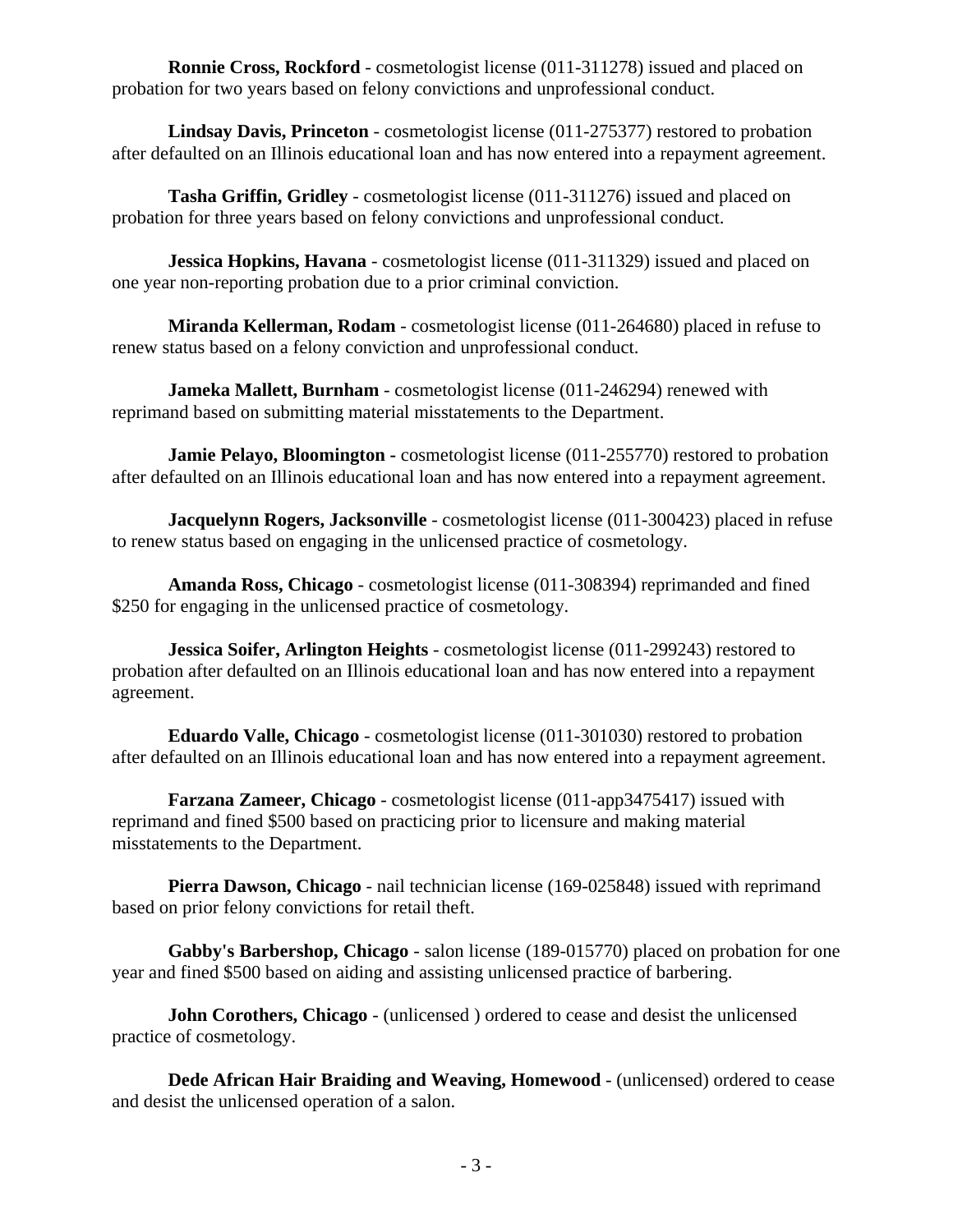**Mauricio Diaz, Glendale Heights** - (unlicensed) ordered to cease and desist the unlicensed practice of barbering**.** 

**Andrew Flores, Glendale Heights** - (unlicensed) ordered to cease and desist the unlicensed practice of barbering.

**Eduardo Robles, Glendale Heights** - (unlicensed) ordered to cease and desist the unlicensed practice of barbering.

#### **DENTAL**

**Curt Lang, Chicago** - dental license (019-021652) reprimanded and must complete additional continuing education hours after allegations that he failed to properly treat a single patient's periodontal condition and failed to keep adequate periodontal records for this patient.

#### **DETECTIVE, ALARM, SECURITY, FINGERPRINT VENDOR AND LOCKSMITH**

The following individuals' permanent employment registration cards were placed in refuse to renew status for violating the failure to report:

The following individuals' permanent employee registration cards were suspended for being more than 30 days delinquent in the payment of child support:

**Jose Chavarra, Franklin Park** - permanent employee registration card (129-394184) issued and placed on probation for two years due to criminal conviction for selling cannabis.

**Eric Green, Chicago** - permanent employee registration card (129-225167) reprimanded as a result of a failure to report an arrest and conviction for Domestic Battery.

**Michael McCarthy, Oak Lawn** - permanent employee registration card (129-345145) renewed to indefinite probation for a minimum of two years for failing to report a conviction for Unlawful Restraint to the Department within 30 days after the occurrence.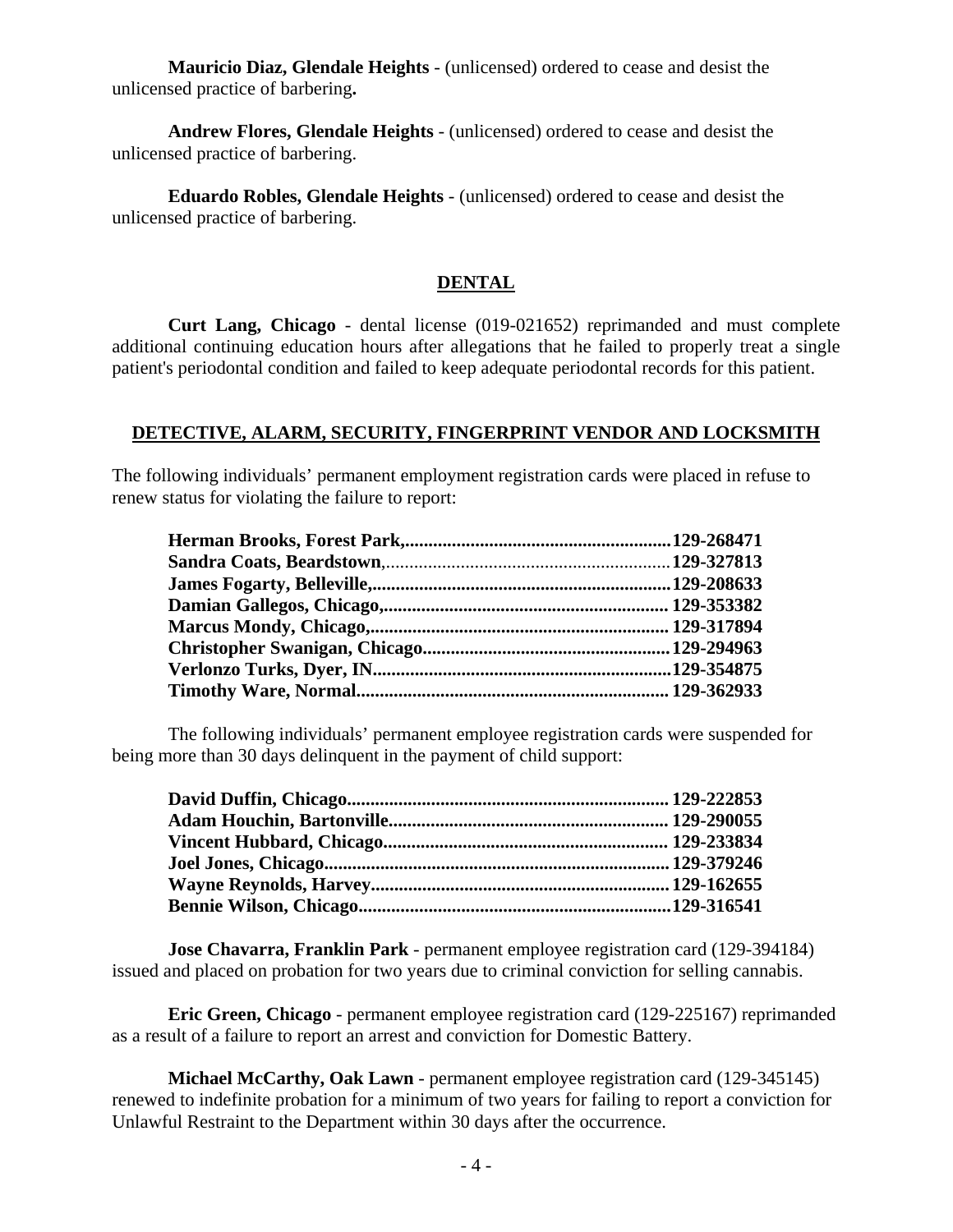**William Woolridge, Lansing** - permanent employee registration card (129-317898) and firearm control card (229-076339) both placed on two year probation as a result of failing to report and arrest and conviction for Attempt False Impersonation of a Peace Officer.

 **Randall Richards, Heyworth** - (unlicensed) ordered to cease and desist the unlicensed practice of any and all locksmith activities.

# **ELECTROLOGIST**

**Patricia Brandt, Rockford** - (unlicensed) ordered to cease and desist the unlicensed practice as an electrologist.

**Paige Larrick, Rockford** - (unlicensed) ordered to cease and desist the unlicensed practice as an electrologist.

# **FUNERAL DIRECTORS & EMBALMERS**

**Brandy Collins, Rockford** - funeral home director and embalmer license (034-015780) reprimanded and fined \$5,500 for failure to file four death certificates in a timely manner, three of which were coroner cases.

**Richard Harper, Princeton** - funeral home director and embalmer license (034-015262) renewed with reprimand and fined \$2,500 based on practicing on a non-renewed license since 2014.

## **INTERIOR DESIGN**

**Grace Sielaff, Chicago** - (unlicensed) **Sielaff and M. Grace Designs** (unlicensed) both ordered to cease and desist the unlicensed practice of professional interior design.

## **MASSAGE THERAPY**

**Tlawil Castillovalencia, Chicago** - massage therapist license (227-018514) issued with reprimand as a result of providing unlicensed massage therapy services for compensation.

**Daniel Lawson, Galesburg** - massage therapist license (227-002007) placed on one year non-reporting probation as a result of alcohol abuse related to criminal misdemeanor conviction for Driving Under the Influence of Alcohol (DUI).

**Gilberto Carrera, Chicago** - (unlicensed) ordered to cease and desist unlicensed practice of massage therapy.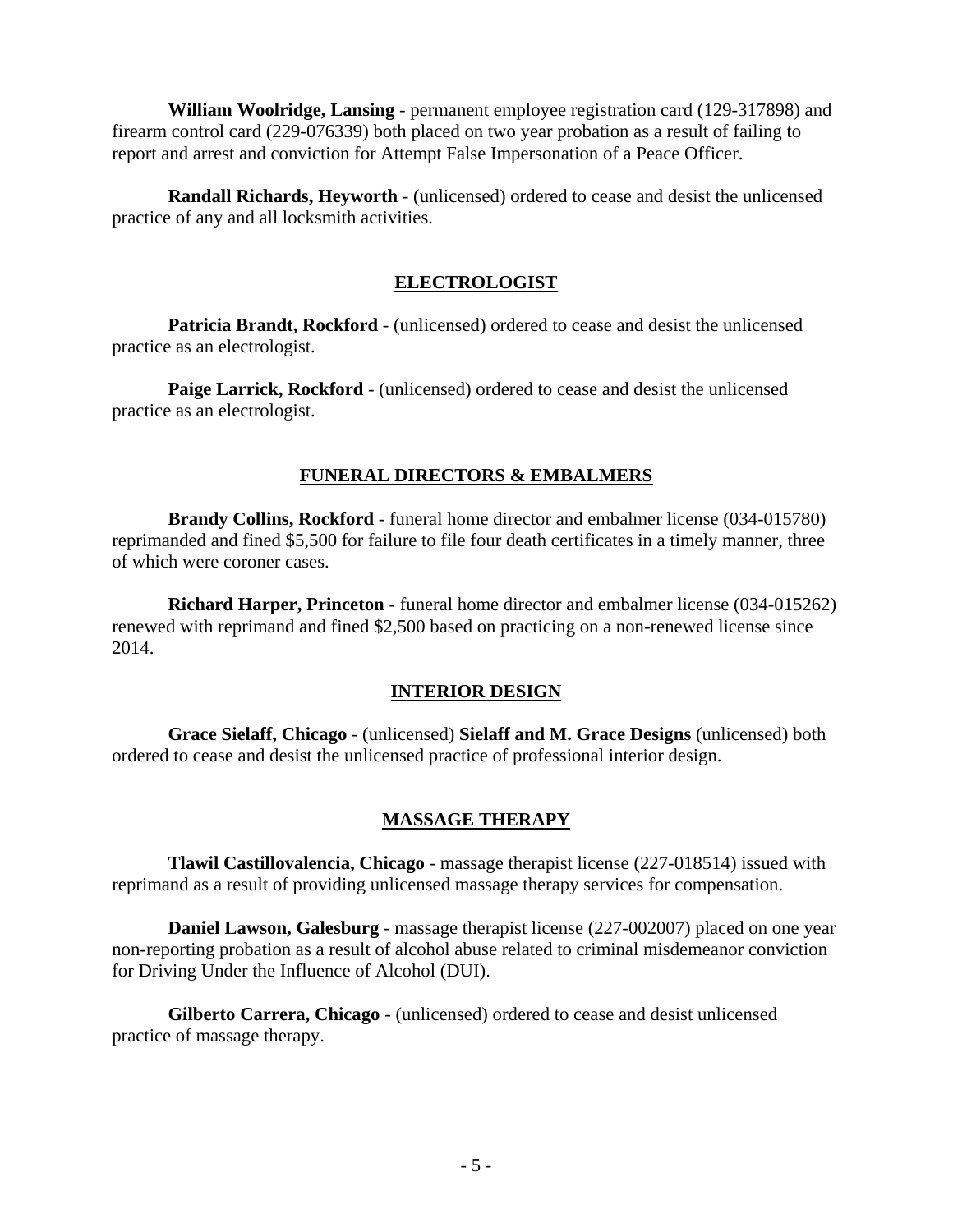#### **MEDICAL**

**Iqbal Akhter, Lincolnwood** - physician and surgeon license (036-044555) and controlled substance license (336-011704) temporarily suspended based on unprofessional conduct, improper and non-therapeutic prescribing of controlled substances and violations of controlled substance regulations.

**Mufatau Akinbile, Oakbrook Terrace** - physician and surgeon license (036-105295) reprimanded for failure to timely intubate a five-month old child.

**Samuel Andrews, Rockford** - physician and surgeon license (036-126674) reprimanded and fined \$5,000 because in 2011 he improperly performed brachytherapy (the implanting of radioactive seeds via needle into the patient's prostate) when he placed into the prostate only two of the 71 radioactive seeds that he implanted into the patient.

**Mohammed Asgar, Crestwood** - physician and surgeon license (036-092203) indefinitely suspended after he plead guilty to federal healthcare fraud charges.

**Anoja Attele, Chicago** - physician and surgeon license (036-120629) reprimanded, must complete 10 hours of formal CME's and fined \$5,000 because in 2012, Dr. Attele, a pathologist, misdiagnosed a patient's melanoma as a neurofibroma; and Dr. Attele did not consult with any other pathologist in making her determination.

**Donna Boone, Alton** - physician and surgeon license (036-077129) reprimanded, must complete 10 CME's and fined \$500 for failing to timely diagnose corneal laceration from foreign body in the eye of a patient.

**Ok-Kyong Chaekal, New York, NY** - physician and surgeon license (036-094453) reprimanded and fined \$3,000 for ordering non-FDA approved products for her practice from April 2011 to February 2012.

**Hatem Dajani, Chicago** - physician and surgeon license (036-app3523926) physician and surgeon application withdrawal accepted after he received a Notice of Intent to Deny issued by the Department.

**Huma Khan, Murphy, TX** - physician and surgeon license (036-app3472450) issued with reprimand for engaging in irregular behavior while taking Step 1 USMLE Examination in November 2007.

**James Kim, LaGrange Highlands** - physician and surgeon license (036-105347) placed on indefinite probation for a minimum of two years and fined \$15,000 and controlled substance license (336-066895) suspended for 60 days for prescribing controlled substances to several patients of his practice without proper evaluation and documentation.

**Roger Lucero, Elmhurst** - physician and surgeon license (036-057435) permanently surrendered after he plead guilty to federal Medicare Fraud.

**Paul Meyer, Saginaw, MI** - physician and surgeon license (036-131404) placed in refuse to renew status because the Department received information that Dr. Meyer prescribed methadone to treat opioid addiction in violation of the standard of practice and federal law.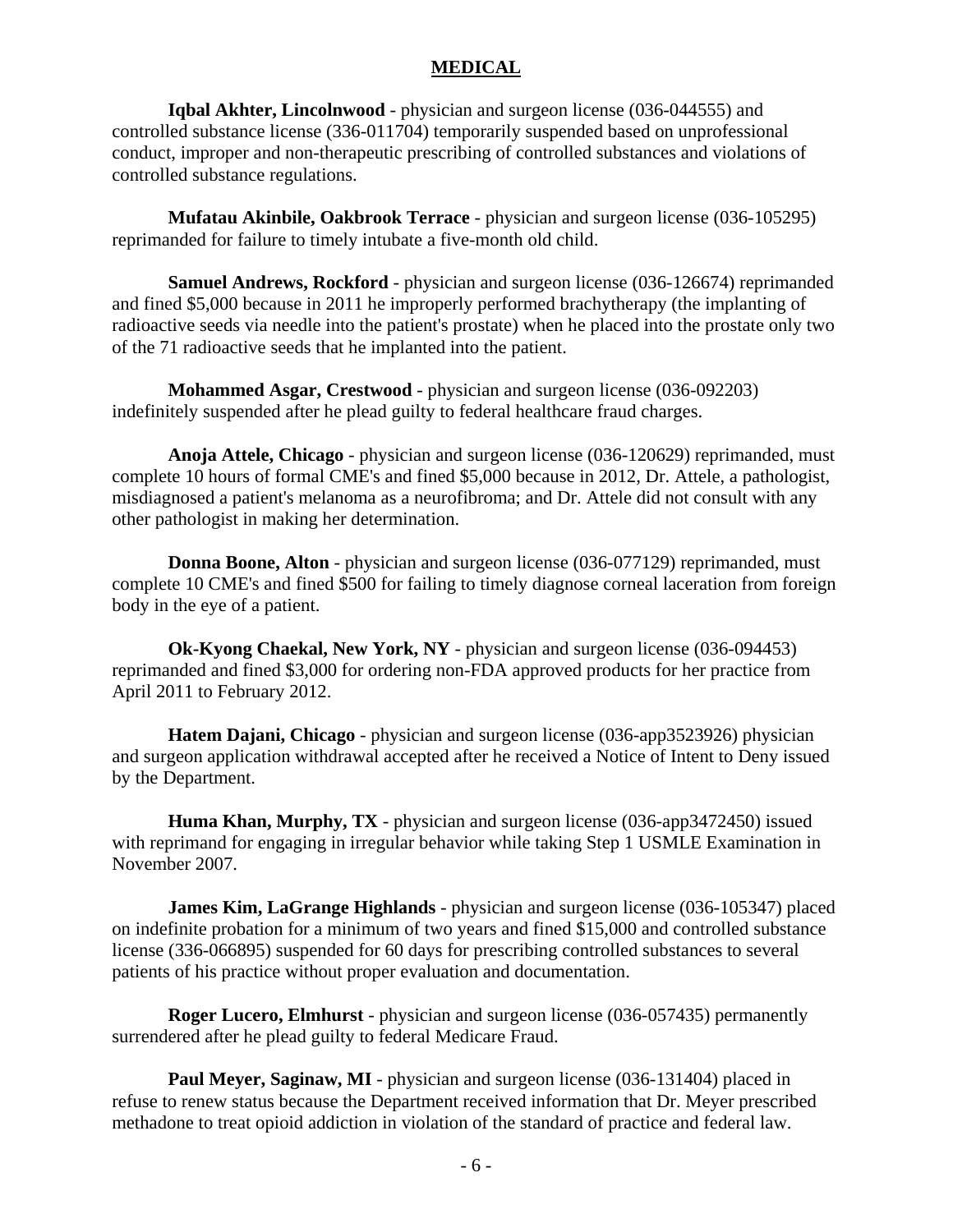**Brian Miller, Springfield** - physician and surgeon license (036-072625) reprimanded, must complete coursework and fined \$20,000 for prescribing controlled substances to his wife and sons between January 2010 until February 2012, without conducting thorough medical examinations, maintaining complete medical records, monitoring his wife's controlled substance use, and failed to collaborate with his wife's other health care providers.

**Vidya Morisetty, Decatur** - physician and surgeon license (036-084779) reprimanded due to a settlement resulting from an alleged failure to timely diagnose breast cancer leading to a delay in treatment and poor prognosis.

**Raymond Nootens, Oak Brook** - physician and surgeon license (036-044697) reprimanded and controlled substance license (336-011806) voluntarily and permanently surrendered for allowing his employee to order medication from a wholesaler for her personal use.

**Gopal Popli, Burbank** - physician and surgeon license (036-054407) indefinitely suspended because in 2009 he was called in as a consult for a patient with suspected GI bleed; Dr. Popli twice attempted and failed to perform a lower endoscopy; never attempted to perform an upper endoscopy or place a nasogastric tube and cancelled without warning or explanation a third attempt to perform a lower endoscopy; the patient died of massive GI hemorrage the next day.

**Duttala Reddy, Springfield** - physician and surgeon license (036-062417) indefinitely suspended for a minimum of two years and effective retroactive to December 30, 2014, for engaging in a boundary violation with a patient of his practice.

**John Sturman, Rockford** - physician and surgeon license (036-058714) placed in refuse to renew status due to being charged with three counts of Reckless Homicide and 16 counts of Issuing an Invalid Prescription for Legend Drugs.

**Paul Tack, Gurnee** - physician and surgeon license (036-097015) placed on indefinite probation based on a failure to timely release medical records upon request of a patient, unsanitary office conditions, aid and abetted the unlicensed practice of medicine, and engaged in inappropriate prescribing to his patients and staff.

**John Tazelaar, Ann Arbor, MI** - physician and surgeon license (036-129231) voluntarily surrendered due to sister-state discipline in the states of Texas and Pennsylvania.

**Eric Tchaptchet, Chicago -** physician and surgeon license (036-094345) indefinitely suspended after he was terminated as a provider in the Illinois Medical Assistance Program.

**Kurt Warkenthien, Pekin** - physician and surgeon license (036-080295) placed in refuse to renew status due to a sister-state discipline in the state of Washington.

**Ernest Tanner, Beardstown** - chiropractor license (038-008378) indefinitely suspended for a minimum of 12 months for failure to comply with the conditions of his probation.

 **Jeremy Curtis, Park Ridge** - temporary medical permit (125-059157) is indefinitely suspended for a minimum of four years due to Respondent issuing prescriptions to himself using another physician's prescription pad and forging the physician's signature.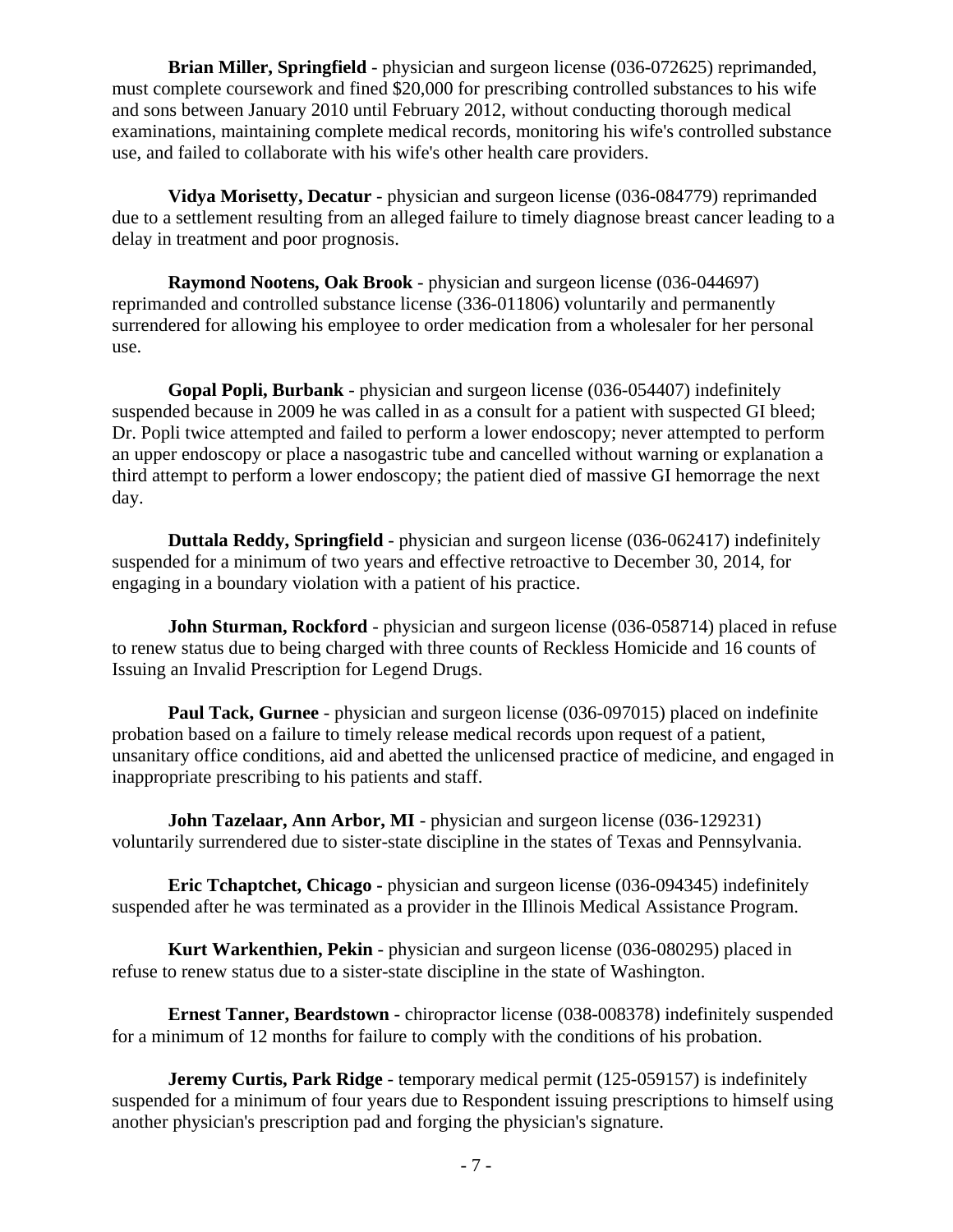#### **NURSING**

**Christopher Blume, Aurora** - registered nurse license (041-321530) vacated for good cause shown and returned to indefinite probation (pursuant to Consent Order dated December 10, 2008).

**Jean Franklin, Normal** - registered nurse license (041-285657) placed on indefinite probation with work restrictions for a minimum of three years for having been terminated by her nursing employer due to diverting controlled substances for personal use.

**John Gavin, Valencia, PA** - registered nurse license (041-373251) placed in refuse to renew status due to a sister-state discipline in the state of Pennsylvania.

**Robin Green, St. Louis, MO** - registered nurse license (041-363721) permanently surrendered due to having had her Missouri, Delaware and Georgia nursing license disciplined.

**Patricia Hummert, Overland, MO** - registered nurse license (041-314573) placed on indefinite probation for a minimum of six months due to a sister-state discipline regarding having accessed medical record information without authorization.

**Lucinda Loeffelholz, Davenport, IA** - registered nurse license (041-287117) renewed with reprimand for having pled guilty to, and been found guilty of, a felony, having obtained a prescription for a controlled substance, without authorization, in the state of Iowa in 2008 and having completed a period of three years probation.

**Edwin Makasiar, Lombard** - registered nurse license (041-288318) indefinitely suspended for a minimum of five years for having pled guilty to, and been found guilty of, Attempt to Export Defense Articles, without a license.

**Elizabeth Messemore, Vienna** - registered nurse license (041-314624) indefinitely suspended for a minimum of six months for having been convicted of driving under the influence.

**Brittany Mooney, Lake Villa** - registered nurse license (041-403849) placed on probation for two years based on diversion of narcotics.

**Susan Ratliff, Literberry** - registered nurse license (041-282438) indefinitely suspended for a minimum of six months as a result of having been convicted of Obtaining Substances by Fraud.

**Amanda Reinhardt, O'Fallon** - registered nurse license (041-435825) issued with reprimand due to a sister-state discipline in the state of Missouri.

**Jed Sanders, Omaha, NE** – registered nurse license (041-375556) reprimanded for self reporting a second Driving Under the Influence of Alcohol in Nebraska.

**Shanon Santizo, Clearwater, FL** - registered nurse license (041-366210) placed on indefinite probation for a minimum of 24 months due to drug diversion while employed at Peoria Day Surgery Center in Peoria, Illinois.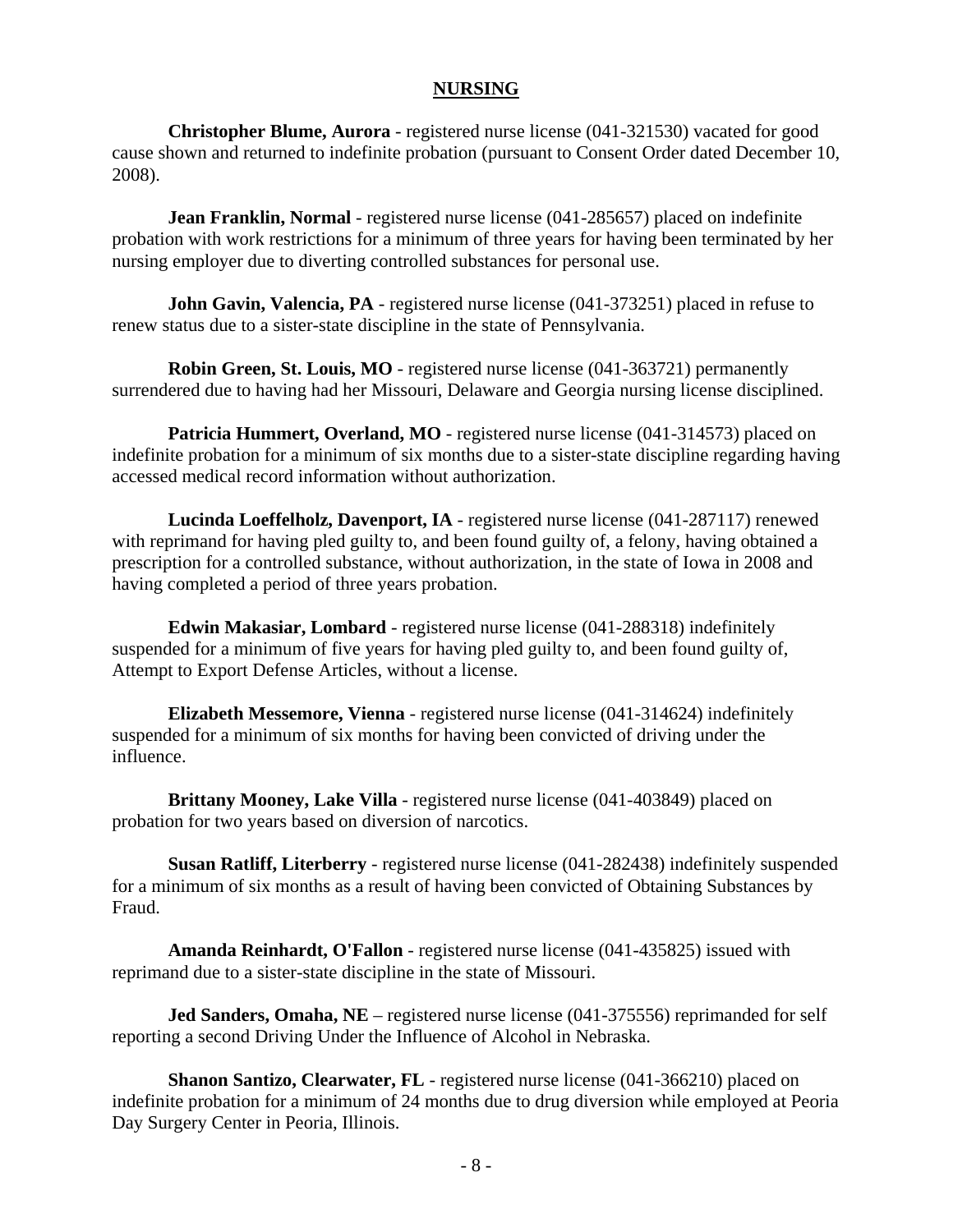**Robert Sego, Porter, IN** - registered nurse license (041-360600) placed on indefinite probation for a minimum of six months due to a DUI conviction in Indiana.

**Lara Skrzypczynski, Rockford** - registered nurse license (041-308561) indefinitely suspended for a minimum of two years for being convicted on one felony charge of Medicaid fraud and one misdemeanor count of intentionally falsifying a health care record.

**Jacqueline Sturgis, Springfield** - registered nurse license (041-315089) returned to indefinite probation after suspension terminated.

**Jean Thompson, Worden** - registered nurse license (041-280398) placed in refuse to renew status due to a sister-state discipline in the state of Missouri.

**Jennifer Hileman, Anna** - licensed practical nurse license (043-084373) indefinitely suspended for a minimum of six months for having been convicted of Class 3 Felony Possession of methamphetamines.

**Ashley Jones, O'Fallon** - licensed practical nurse license (043-107529) reprimanded due to having failed to properly store controlled substances.

**Trebor King, Springfield** - licensed practical nurse license (043-101519) placed on indefinite probation for a minimum of two years following her positive drug screen and subsequent withdrawal of employment offer.

**Dustin Larson, LeRoy** - licensed practical nurse license (043-120334) placed on probation for two years following Mr. Larson's unprofessional conduct.

**Jeanne Schroeder, Watseka** - licensed practical nurse license (043-089082) for having diverted controlled substances from her nursing employer.

**Sandra Turner, Chicago** - licensed practical nurse license (043-069309) restored to indefinite probation for a minimum of two years.

**Makenzie Wilson, Mascoutah** - licensed practical nurse license (043-103473) placed on probation for six months with work restrictions following her conviction for possession of a controlled substance and driving under the influence.

 **Geraldine Klinefelter, Taylorville** - advanced practice nurse license (209-001951), registered nurse license (041-163015) and controlled substance license (309-000878) all indefinitely suspended for a minimum of one year for being convicted on three Felony counts of wire fraud, concealment/failure to disclose and making a false statement.

#### **PHARMACY**

**Medisca, Inc., Irving, TX** - wholesale drug distributor license (004-003997) issued and placed on indefinite probation after judgment was imposed following pleas of guilty by Medisca Inc. and the corporation's chief executive officer to the charge of Misbranding Drugs, a misdemeanor.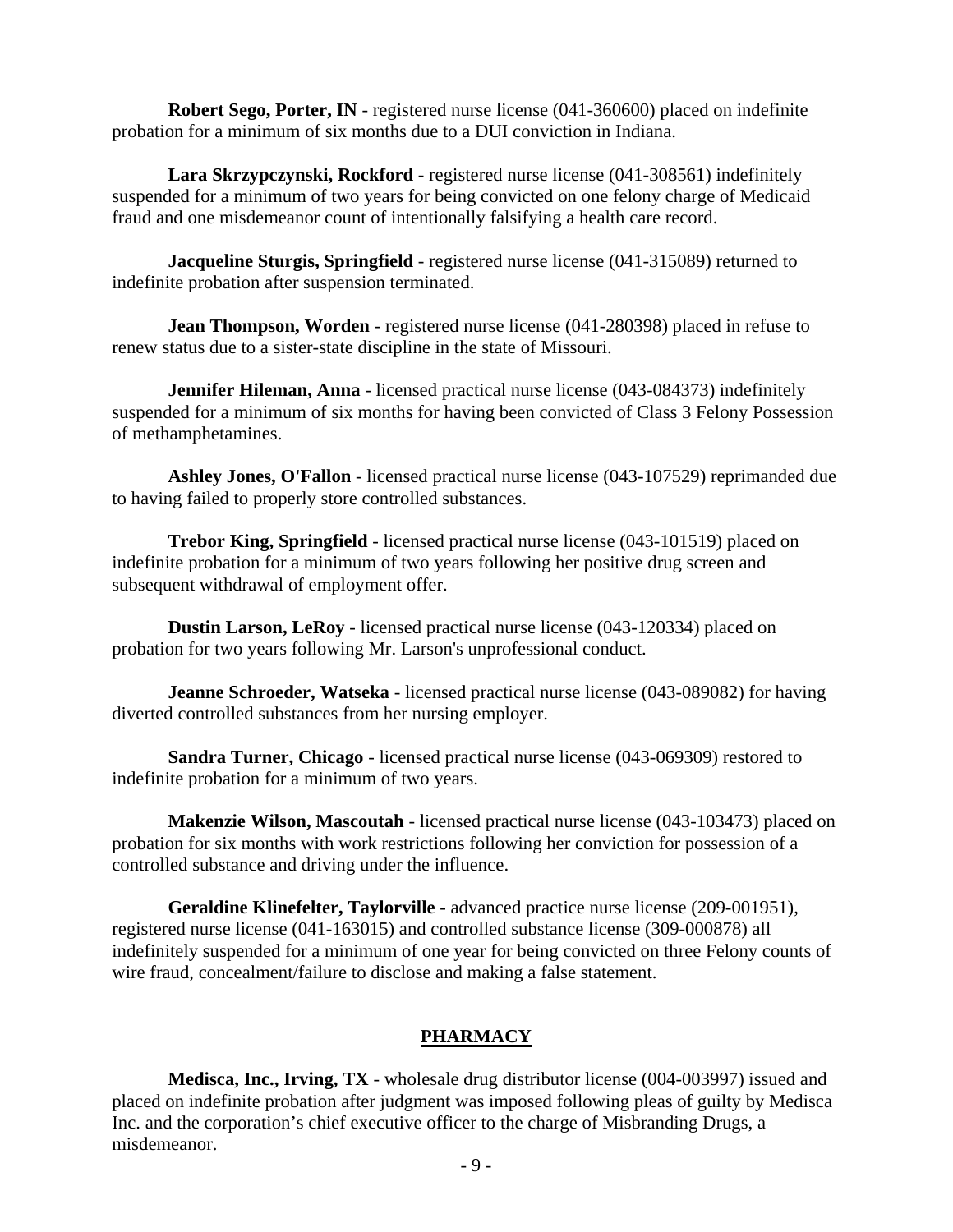**Justin Brueggemann, Mt. Zion** - pharmacy technician license (049-207679) reprimanded after he worked as a pharmacy technician on a non-renewed license.

**Ashley Hatcher, Chicago** - pharmacy technician license (049-213237) reprimanded after she diverted medication from her employer.

**Donald Andrade, Morton** - pharmacist license (051-039135) placed on indefinite probation for a minimum of three years due to drug diversion of controlled substances in 2012.

**Edward Praisa, Westchester** - pharmacist license (051-031120) placed on indefinite probation for a minimum of two years after the pharmacy he was employed as pharmacist-incharge was cited for having expired medications in its active stock, and for having medications in its active stock that did not reflect a lot number or an expiration date.

**Brandt Pharmacy, Marengo** - pharmacy license (054-004373) reprimanded and fined \$4,000 after it was cited for having expired medications in its active stock, and for having medications in its active stock that did not reflect a lot number or an expiration date.

**LDI Pharmacy, Creve Coeur, MO** - pharmacy license (054-013883) reprimanded and fined \$5,000 after its Louisiana pharmacy license was issued a letter of warning and fined \$5,000.

### **PODIATRY**

**Ninos Jando, Skokie** - podiatrist license (016-005501) indefinitely suspended for a minimum of two years due to a conviction in Muskegon, MI for the felony offense of Capturing and Distributing Images of Unclothed Persons.

**Dave Pham, Belleville** - podiatrist license (016-004867) indefinitely suspended for a minimum of three years after he was convicted of a felony and had his Missouri podiatrist license revoked.

#### **PSYCHOLOGY**

**Grazyna Kole, DeKalb** - (unlicensed) ordered to cease and desist the unlicensed practice of licensed clinical psychology.

#### **REAL ESTATE**

**Bonita Royster, Beecher** - community association manager license (261-001709) reprimanded and fined \$500 for practicing prior to being licensed.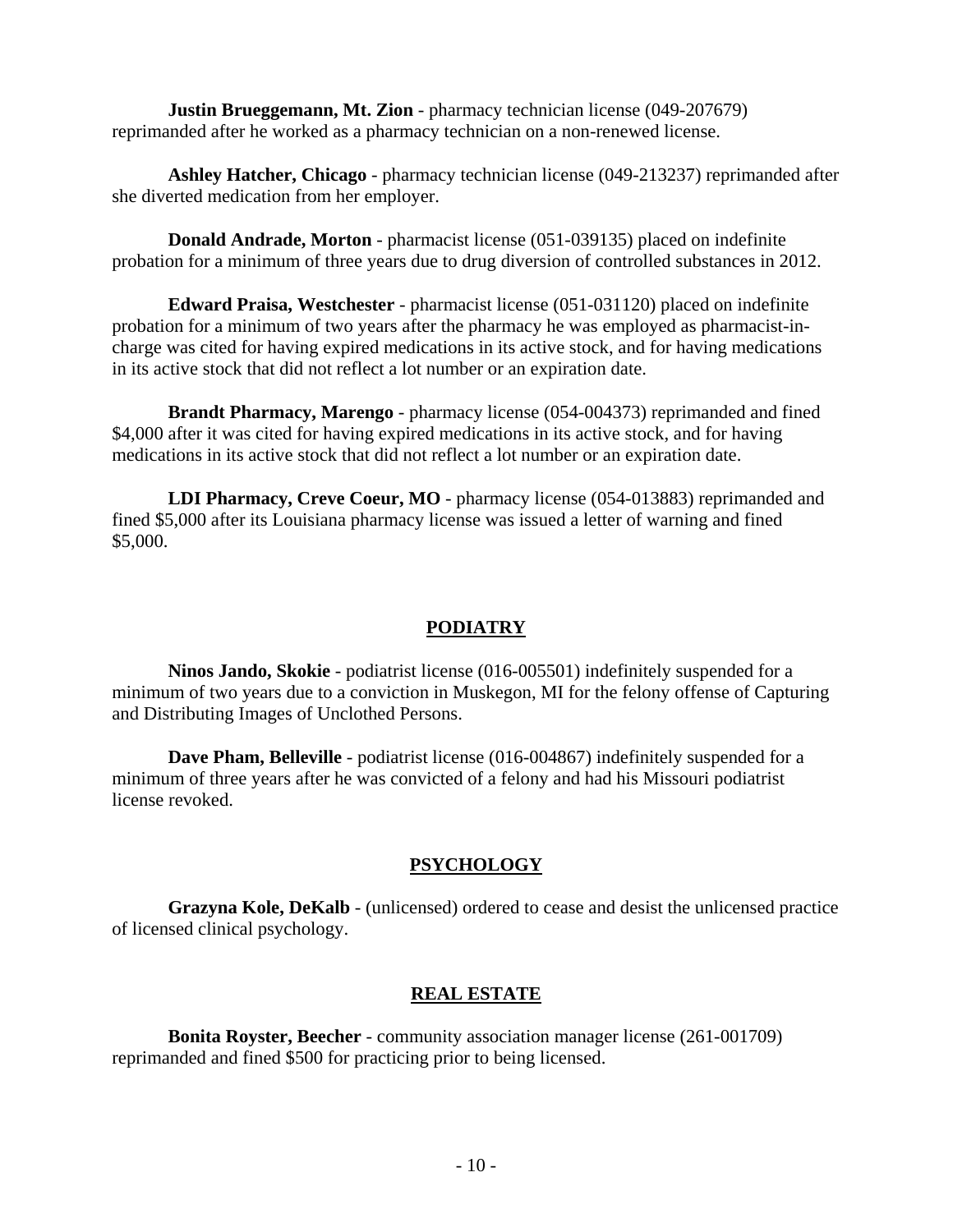**Bradley Schaller, Millstadt** - auctioneer license (440-000223) fined \$900 for entering into a contract that lacked all of the statutorily required information and for using an assumed business name which was not registered with the Department.

**Timothy Armstrong, Marion** - auctioneer license (441-000260) fined \$2,500 for conducting an auction while his license was expired; for failing to remit or return money or property to the seller; charging fees that were not authorized in the contract; having a legally deficient contract; and for using a name that is not registered with the Department.

**Dean George, Evansville, WI** - auctioneer license (441-000637) reprimanded due to having been disciplined by the Wisconsin Auctioneer Board.

**Nicholas Holly, Charleston** - real estate auctioneer license (441-app3469085) issued and placed on probation for one year due to prior felony criminal conviction.

**Mohammed Mizani, Garfield, NJ** - (441app3444927); **Mizani and Estate Liquidators** (unlicensed) ordered to cease and desist unlicensed practice of any and all auctioneering activities and may not apply for any Real Estate licenses for four years.

**Terrance Cronin, Bellwood** - (unlicensed) ordered to cease and desist unlicensed practice of any auctioneer activity and assessed a \$500 civil penalty.

**Martin Shape, Northbrook** - real estate managing broker license (441-001595) and **Universal Collectibles, Wheeling -** real estate auction firm license (444-000469) and internet auction listing service license (447-000162) all indefinitely suspended for one year because accepted items and agreed to sell the items at auction for a fee without a written auction contract; failed to return the unsold items to the Seller when the Seller requested that the items be returned; failed to account for, remit, or return money and property to the Seller; and Respondents continued to conduct on-line auctions after their licenses were expired.

**Shannon Light, North Barrington** - real estate managing broker license (471-016683) fined \$1,000 for failing to complete the required continuing education for the reporting period of May 1, 2010 through April 30, 2013.

**Tim McGinnis, Joliet** - real estate broker license (471-018036) revoked after violated the terms of a non-disciplinary order.

**Jenny Sepulveda, Chicago** - real estate broker license (471-005401) suspended for one year with practice restriction and fined \$2,000 and **Luxe Marketing & Sales, Chicago -** real estate broker corporation license (478-025775) suspended for one year with practice restriction because Respondents failed to provide the Department with records requested during an investigation; Respondents provided documentation after the filing of a formal complaint, which showed certain accounting irregularities and recordkeeping issues; Respondent wrote a check to return escrow money and another check to return a rental property deposit, which both were declined by the bank for insufficient funds.

**Rashad Carmichael, Chicago** - real estate broker license (475-147636) indefinitely suspended with continuing education conditions for a minimum of six months and fined \$1,500 after he failed to disclose his ownership interest in writing to all parties in a transaction, listed properties without a written brokerage agreement, advertised and listed properties outside of his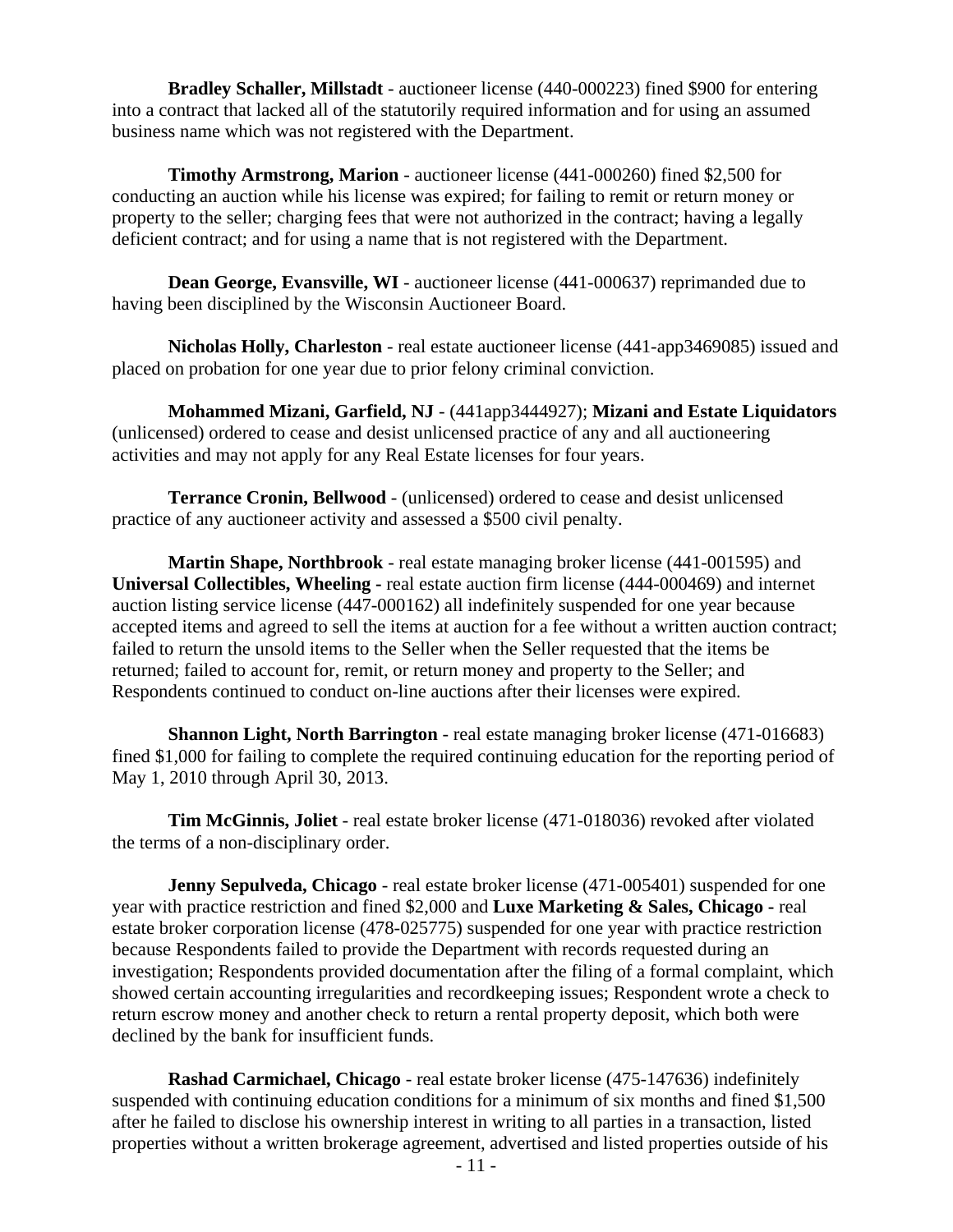sponsorship and without his sponsor's supervision or knowledge, accepted a deposit for a rental property and failed to return the deposit after the termination of the transaction, advertised that an unlicensed company he owned and was not sponsored by, provided licensed real estate services, and advertised in an inaccurate and misleading manner on his website.

**Jaclyn McKenzie, East Moline** - real estate broker license (475app3479370) issued and placed on probation for one year due to having been convicted of a felony.

**Rustam Sadygov, Chicago** - real estate broker license (475-164972) revoked for violating the terms of a consent order.

**R.D. Tompkins, Peoria** - certified general real estate appraisal license (553-001008) reprimanded with practice restrictions and fined \$5,000 due to having prepared and submitted multiple misleading appraisal reports and failing to understand and identify the complexity of an assignment and employ recognized methods and techniques to produce credible appraisal reports.

**Gene Dwiggins, St. Louis, MO** - certified residential real estate appraiser license (556- 002014) placed on probation to terminate on January 15, 2016, based on disciplinary action taken by the Missouri Real Estate Appraisers Commission against his Missouri appraisal license and failing to report the discipline within 30 days to the Department.

#### **ROOFING CONTRACTORS**

**Dynamic Roofing and Construction, Gillespie** - roofing contractor license (104- 015616) placed in refuse to renew status based on failure to respond in writing to Department's 60-day letter and for unprofessional conduct.

**G S Rogers Roofing, Rolling Meadows** - roofing contractor license (104-003470) and **Gary Rogers Roofing, McHenry -** qualifying party designation (105-004698) both placed in refuse to renew status after practiced roofing contracting on a non-renewed license, failure to respond to a 60-day letter and unprofessional conduct.

**Jaro Remodeling, Inc., Park Ridge** - roofing contractor license (104-009336) reprimanded and fined \$2,500 based on aiding and assisting unlicensed practice of roofing contracting.

**Pro-Line Contractors, Inc., Homer Glen** - roofing contractor license (104-009336) placed on probation for two years and fined \$10,000 after exceeded scope of license and failed to include license number on contracts and proposals, and for unprofessional conduct.

**R. Celeste Construction, Inverness** - roofing contractor license (104-016417) reprimanded and fined \$2,000 based on allegations of aiding and assisting the unlicensed practice of roofing contracting.

**Joshua Wilson, Chicago** - roofing qualifying party designation (105-006840) fined \$10,000 after caused company to advertise as a roofing contractor prior to licensure.